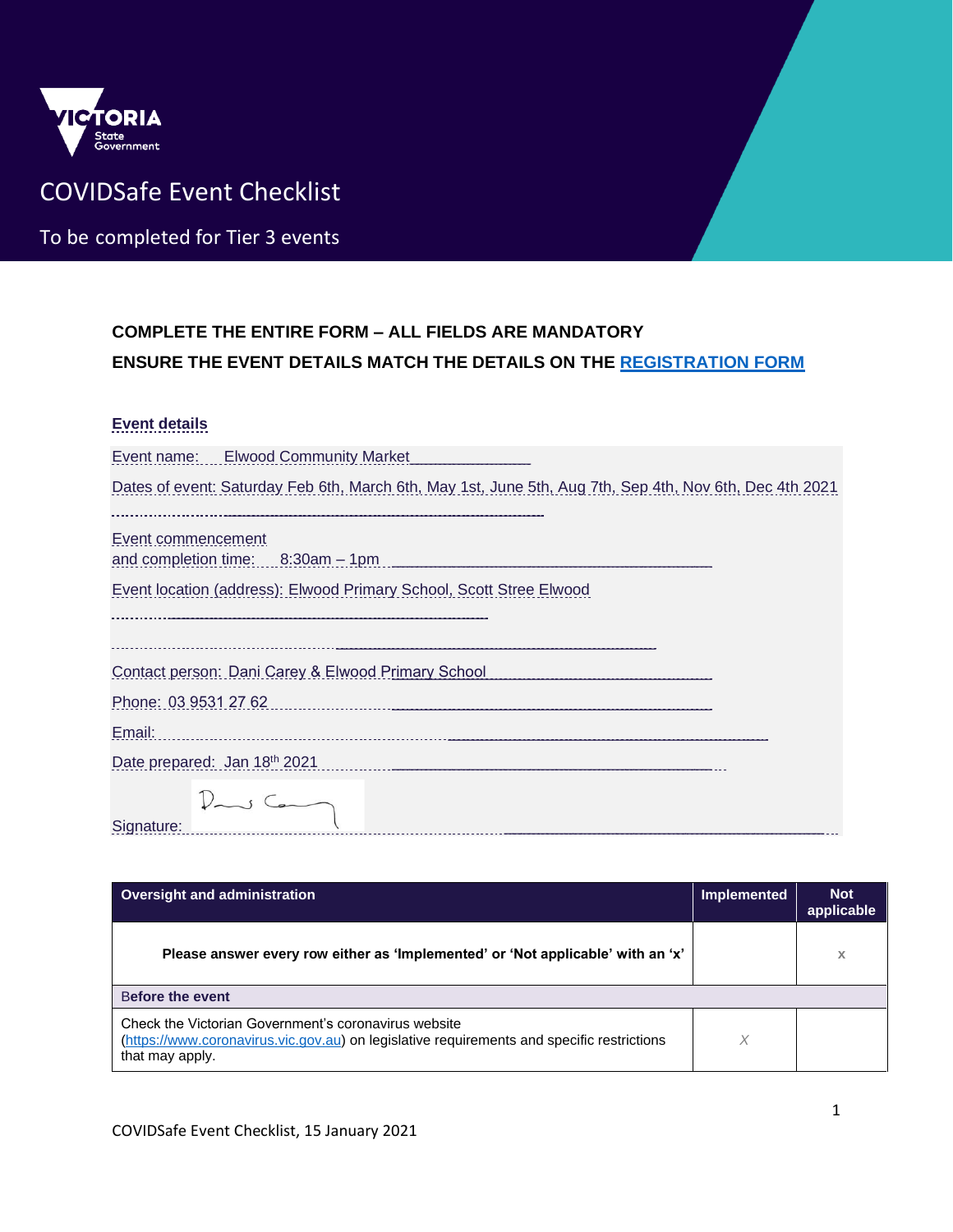| <b>Oversight and administration</b>                                                                                                                                                                                             | <b>Implemented</b> | <b>Not</b><br>applicable |
|---------------------------------------------------------------------------------------------------------------------------------------------------------------------------------------------------------------------------------|--------------------|--------------------------|
| Identify key workers or volunteers who are responsible for implementing and reviewing the<br>strategies in this COVIDSafe Event Checklist.                                                                                      |                    |                          |
| This must include identifying workers whose role are to ensure that public health<br>measures, such as physical distancing and general COVIDSafe behaviours are adhered<br>to.                                                  | X                  |                          |
| Develop processes and materials to ensure that workers and volunteers attending the<br>event are provided education and guidance on physical distancing, good personal hygiene<br>and staying home from work if feeling unwell. | X                  |                          |
| When scheduling an event, consider potential for other events in the same local area<br>which may use similar transport options, shared pathways and facilities.                                                                |                    | X                        |
| Event organisers must commit to supporting any public health investigations, and support<br>any required actions requested by public health officials.                                                                          | X                  |                          |
| Contingency planning must be documented in the scenario that an event needs to be<br>cancelled, including communicating the cancellation to patrons.                                                                            | X                  |                          |
| Tickets should be refundable if a ticketholder is unwell.                                                                                                                                                                       | $\chi$             |                          |
| Develop a process to manage an attendee who develops symptoms; this includes:                                                                                                                                                   |                    |                          |
| Making arrangements to send the person home in suitable and safe private<br>٠                                                                                                                                                   |                    |                          |
| transport so the risk of potential coronavirus (COVID-19) transmission is reduced.                                                                                                                                              | X                  |                          |
| If the person cannot travel home identify an area where the person can remain in<br>$\blacksquare$                                                                                                                              |                    |                          |
| isolation until they are able to travel home                                                                                                                                                                                    |                    |                          |
| Record keeping requirements (including ticketing)                                                                                                                                                                               |                    |                          |
| The event's record keeping system must:                                                                                                                                                                                         |                    |                          |
| Record the name, phone number and area for each attendee in a way that<br>$\qquad \qquad \blacksquare$                                                                                                                          |                    |                          |
| complies with privacy obligations                                                                                                                                                                                               |                    |                          |
| Ensure attendee contact details available to the event organiser and the                                                                                                                                                        | X                  |                          |
| Department of Health and Human Services (DHHS) to facilitate contact tracing if<br>required                                                                                                                                     |                    |                          |
| Where applicable and practicable, link ticket information to a seating/location map,                                                                                                                                            |                    |                          |
| categorised by row or section.                                                                                                                                                                                                  |                    |                          |
| Attendee contact details must be retained for 28 days after the event, after which,<br>information should be destroyed, unless there is another statutory requirement for<br>retention.                                         | X                  |                          |

| Attendee management                                                                                         | Implemented | <b>Not</b><br>applicable |
|-------------------------------------------------------------------------------------------------------------|-------------|--------------------------|
| <b>General</b>                                                                                              |             |                          |
| Prior to the event, event organisers must communicate the following public health<br>messages to attendees: |             |                          |
| Each attendee is asked to do a symptom self-assessment prior to leaving home<br>٠                           | X           |                          |
| and not attend if they are unwell or have been instructed to isolate or quarantine.                         |             |                          |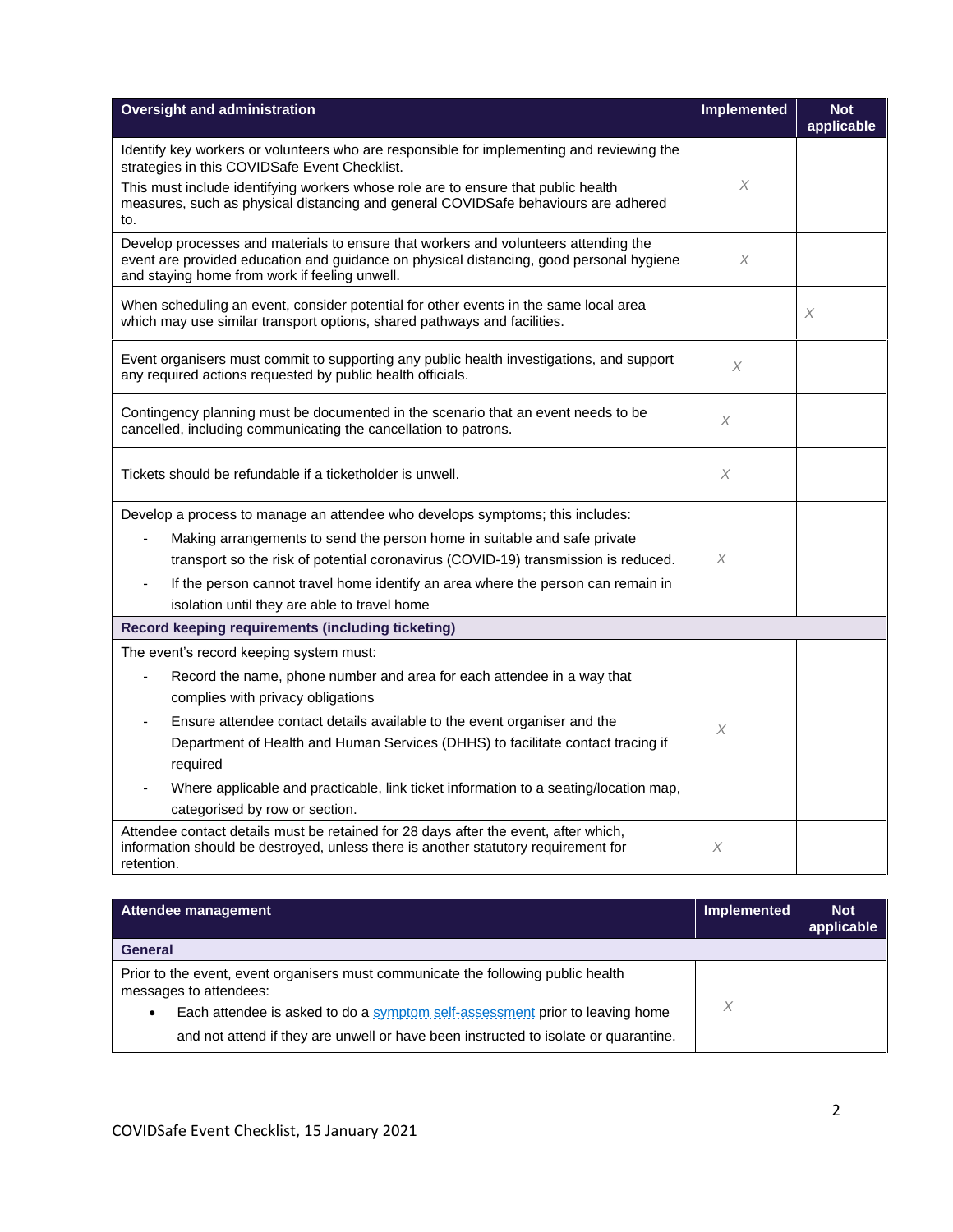| <b>Attendee management</b>                                                                                                                                                                                          | <b>Implemented</b>        | <b>Not</b><br>applicable |
|---------------------------------------------------------------------------------------------------------------------------------------------------------------------------------------------------------------------|---------------------------|--------------------------|
| Attendees must maintain at least 1.5m physical distance between those from<br>٠                                                                                                                                     |                           |                          |
| other groups at all times.                                                                                                                                                                                          |                           |                          |
| To minimise movement, attendees must stay within their allocated spaces or<br>$\bullet$                                                                                                                             |                           |                          |
| seats where practical.                                                                                                                                                                                              |                           |                          |
| Requirements for face covering, observe cough etiquette and personal hygiene                                                                                                                                        |                           |                          |
| measures.                                                                                                                                                                                                           |                           |                          |
| A reminder of public health measures must be included in the ticketing sales process,                                                                                                                               |                           |                          |
| visible on the ticket or as an email reminder.                                                                                                                                                                      |                           |                          |
| During the event, regularly to reinforce public health messages - use broadcast messages,<br>signage, and workers/volunteers to communicate this information with attendees.                                        | $\boldsymbol{\times}$     |                          |
| Where possible establish multiple zones within your event area to limit interaction between<br>groups of attendees. You may consider assigning dedicated facilities e.g. allocated<br>bathrooms to a specific zone. | $\boldsymbol{\mathsf{X}}$ |                          |
| Fixed seated areas (e.g. grandstands)                                                                                                                                                                               |                           |                          |
|                                                                                                                                                                                                                     |                           |                          |
| Ensure seating is clearly labelled to enable seating allocation. Groups who booked tickets<br>together can sit together but they must be spaced at least 1.5m from other groups.                                    |                           | X                        |
| Where seating is not numbered, clearly mark rows and seats that are to be left vacant.                                                                                                                              |                           | X                        |
| Non-fixed seated areas (e.g. grassed areas)                                                                                                                                                                         |                           |                          |
| There must be visual cues to facilitate physical distancing, this includes:                                                                                                                                         |                           |                          |
| Ground marking or barriers allocating space to groups (i.e. their allocated 'picnic'                                                                                                                                |                           |                          |
| area) – with at least 1.5m between areas allocated to separate groups                                                                                                                                               |                           | X                        |
| Signage requirements as set out in the Restricted Activity Directions<br>$\overline{\phantom{a}}$                                                                                                                   |                           |                          |
| Dedicated wide walkways at least 2m wide                                                                                                                                                                            |                           |                          |
| Ground/wall marking of 1.5m spacing where queuing may occur                                                                                                                                                         |                           |                          |
| Bathrooms, retail and food and drink vendor areas                                                                                                                                                                   |                           |                          |
| Use visual cues to facilitate physical distancing:                                                                                                                                                                  |                           |                          |
| Ground/wall marking of 1.5m spacing where queuing may occur (e.g. outside                                                                                                                                           |                           |                          |
| bathrooms, in service lines)                                                                                                                                                                                        | X                         |                          |
| Signage requirements as set out in the Restricted Activity Directions                                                                                                                                               |                           |                          |
| Indicate direction of travel on walkways with a preference for one-way flow, where<br>practical.                                                                                                                    |                           |                          |
| Access to and from the venue                                                                                                                                                                                        |                           |                          |
| Implement strategies to avoid crowding on public transport and at stops/stations. Where<br>feasible, ensure there are adequate parking options for car-based travel.                                                |                           | X                        |
| Where an event could attract attendees, who do not have a ticket, the organiser must use a<br>gated venue with designated points of entry and exit.                                                                 |                           | Χ                        |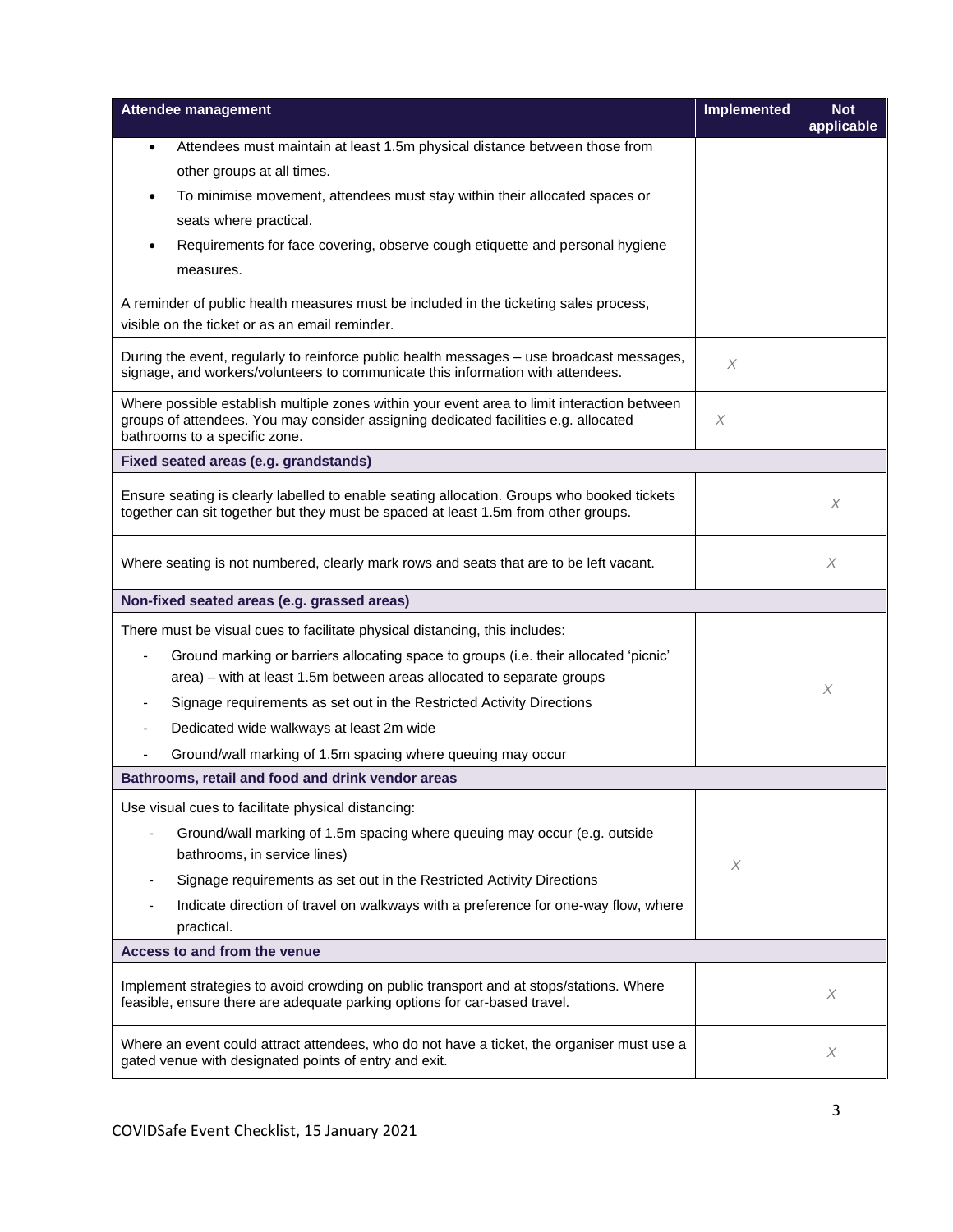| Attendee management                                                                                                                                                                                                                                                                     | <b>Implemented</b> | <b>Not</b><br>applicable |
|-----------------------------------------------------------------------------------------------------------------------------------------------------------------------------------------------------------------------------------------------------------------------------------------|--------------------|--------------------------|
| Establish multiple entry and exit points to avoid queuing and ensure smooth attendee flow<br>into the venue. Where multiple entry and exit points cannot be established, encourage<br>staggered entry/ exit to avoid queuing; this could be done as part of pre-event<br>communication. |                    |                          |
| Implement strategies to limit the potential for gathering near the venue or at<br>entrances/exits. Encourage attendees to disperse from the event at its conclusion.                                                                                                                    | X                  |                          |

| <b>Environmental and personal hygiene</b>                                                                                                                                                                                              | <b>Implemented</b> | <b>Not</b><br>applicable |
|----------------------------------------------------------------------------------------------------------------------------------------------------------------------------------------------------------------------------------------|--------------------|--------------------------|
| Environmental measures including cleaning                                                                                                                                                                                              |                    |                          |
| Undertake pre-event cleaning of communal facilities and high touch surfaces. Develop and<br>implement a cleaning schedule to ensure frequent cleaning and disinfection of high touch<br>surfaces and bathroom facilities.              | $\times$           |                          |
| At minimum, high touch surfaces must be cleaned at least twice per day and between<br>groups in accordance with DHHS's cleaning and disinfection quidelines. Additional cleaning<br>of visibly soiled surfaces must occur as required. | X                  |                          |
| <b>Personal hygiene</b>                                                                                                                                                                                                                |                    |                          |
| Establish hygiene stations (with hand sanitiser) at entrances and throughout the venue to<br>encourage hand hygiene of workers and attendees.                                                                                          | X                  |                          |
| In prominent locations, display posters demonstrating personal hygiene and hand washing<br>practices.                                                                                                                                  | $\times$           |                          |
| <b>Communal facilities to be regularly cleaned</b>                                                                                                                                                                                     |                    |                          |
| Ensure toilets are in working condition with running water for hand basins, soap and<br>disposable hand towels/dryers.                                                                                                                 | $\times$           |                          |
| Ensure enough toilets are available to avoid queuing. If queuing is likely, organiser must<br>ensure there is physical distancing.                                                                                                     | X                  |                          |
| Designated smoking areas must enable physical distancing of 1.5 meters                                                                                                                                                                 |                    | X                        |

| <b>Workers, vendors and contractors</b>                                                                                                                                                                                       | <b>Implemented</b> | <b>Not</b><br>applicable |
|-------------------------------------------------------------------------------------------------------------------------------------------------------------------------------------------------------------------------------|--------------------|--------------------------|
| <b>Responsibilities</b>                                                                                                                                                                                                       |                    |                          |
| It is the responsibility of the event organiser to ensure that workers, including volunteers,<br>vendors and contractors, understand and comply with COVIDSafe work practices, including<br>training in COVIDSafe behaviours. | X                  |                          |
| Workers and volunteers should complete the Staff Coronavirus (COVID-19) Health<br>Questionnaire and not attend work when unwell.                                                                                              | X                  |                          |
| Workers must have access to the appropriate personal protective equipment throughout<br>the event.                                                                                                                            | X                  |                          |